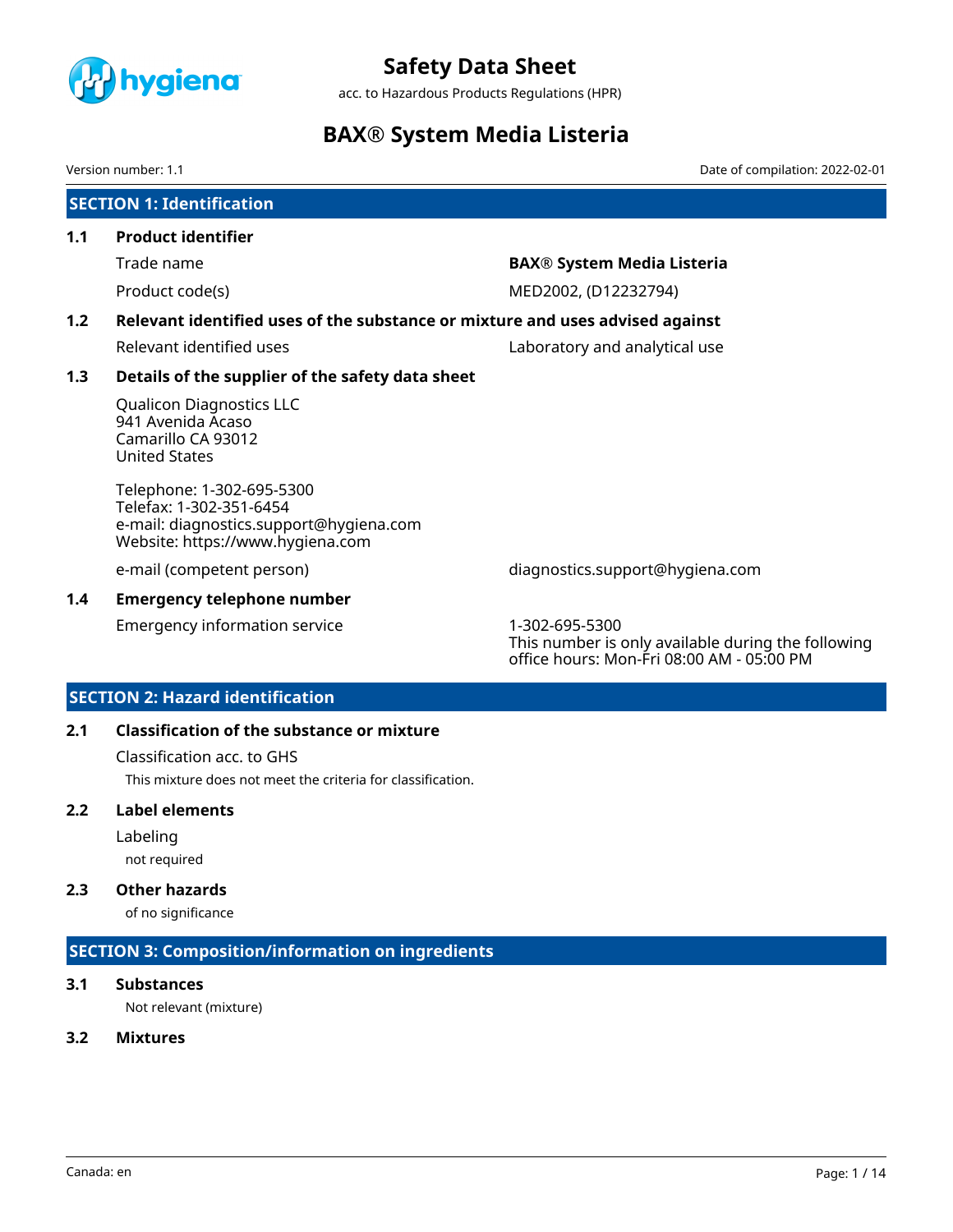

acc. to Hazardous Products Regulations (HPR)

# **BAX® System Media Listeria**

Version number: 1.1 Date of compilation: 2022-02-01

#### Description of the mixture

| <b>Name of substance</b>           | <b>Identifier</b>   | $Wt\%$   | <b>Classification acc. to GHS</b> | <b>Pictograms</b> |
|------------------------------------|---------------------|----------|-----------------------------------|-------------------|
| Lithium chloride                   | CAS No<br>7447-41-8 | $5 - 10$ | Acute Tox. 4 / H302               |                   |
| Potassium phosphate mono-<br>basic | CAS No<br>7778-77-0 | $1 - 3$  | Acute Tox. 3 / H331               |                   |
| Sodium Hydroxide                   | CAS No<br>1310-73-2 | $1 - 3$  |                                   |                   |
| Acriflavine                        | CAS No<br>8048-52-0 | < 0.1    |                                   |                   |
| Nalidixic acid                     | CAS No<br>389-08-2  | < 0.1    |                                   |                   |

For full text of abbreviations: see SECTION 16.

# **SECTION 4: First-aid measures**

#### **4.1 Description of first-aid measures**

#### General notes

Do not leave affected person unattended. Remove victim out of the danger area. Keep affected person warm, still and covered. Take off immediately all contaminated clothing. In all cases of doubt, or when symptoms persist, seek medical advice. In case of unconsciousness place person in the recovery position. Never give anything by mouth.

#### Following inhalation

If breathing is irregular or stopped, immediately seek medical assistance and start first aid actions. Provide fresh air.

#### Following skin contact

Wash with plenty of soap and water.

#### Following eye contact

Remove contact lenses, if present and easy to do. Continue rinsing. Irrigate copiously with clean, fresh water for at least 10 minutes, holding the eyelids apart.

#### Following ingestion

Rinse mouth with water (only if the person is conscious). Do NOT induce vomiting.

# **4.2 Most important symptoms and effects, both acute and delayed**

Symptoms and effects are not known to date.

#### **4.3 Indication of any immediate medical attention and special treatment needed**

none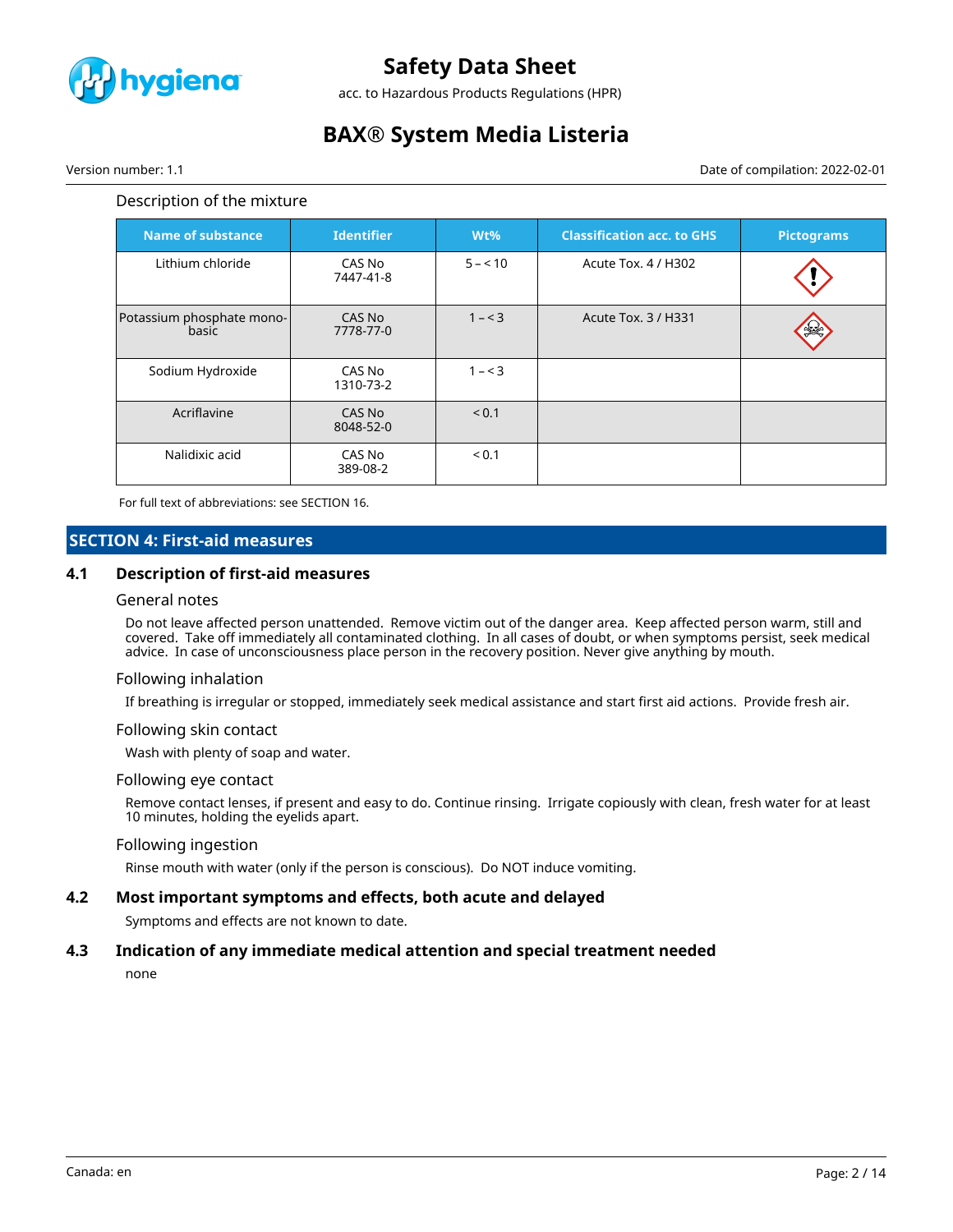

acc. to Hazardous Products Regulations (HPR)

# **BAX® System Media Listeria**

Version number: 1.1 Date of compilation: 2022-02-01

# **SECTION 5: Fire-fighting measures**

### **5.1 Extinguishing media**

Suitable extinguishing media

Water spray, BC-powder, Carbon dioxide (CO2)

Unsuitable extinguishing media

Water jet

#### **5.2 Special hazards arising from the substance or mixture**

#### **5.3 Advice for firefighters**

In case of fire and/or explosion do not breathe fumes. Coordinate firefighting measures to the fire surroundings. Do not allow firefighting water to enter drains or water courses. Collect contaminated firefighting water separately. Fight fire with normal precautions from a reasonable distance.

# **SECTION 6: Accidental release measures**

### **6.1 Personal precautions, protective equipment and emergency procedures**

For non-emergency personnel

Remove persons to safety.

#### For emergency responders

Wear breathing apparatus if exposed to vapors/dust/aerosols/gases.

### **6.2 Environmental precautions**

Keep away from drains, surface and ground water. Retain contaminated washing water and dispose of it.

### **6.3 Methods and material for containment and cleaning up**

Advice on how to contain a spill

Covering of drains

#### Advice on how to clean up a spill

Wipe up with absorbent material (e.g. cloth, fleece). Collect spillage: sawdust, kieselgur (diatomite), sand, universal binder

#### Appropriate containment techniques

Use of adsorbent materials.

Other information relating to spills and releases

Place in appropriate containers for disposal. Ventilate affected area.

### **6.4 Reference to other sections**

Personal protective equipment: see section 8. Incompatible materials: see section 10. Disposal considerations: see section 13.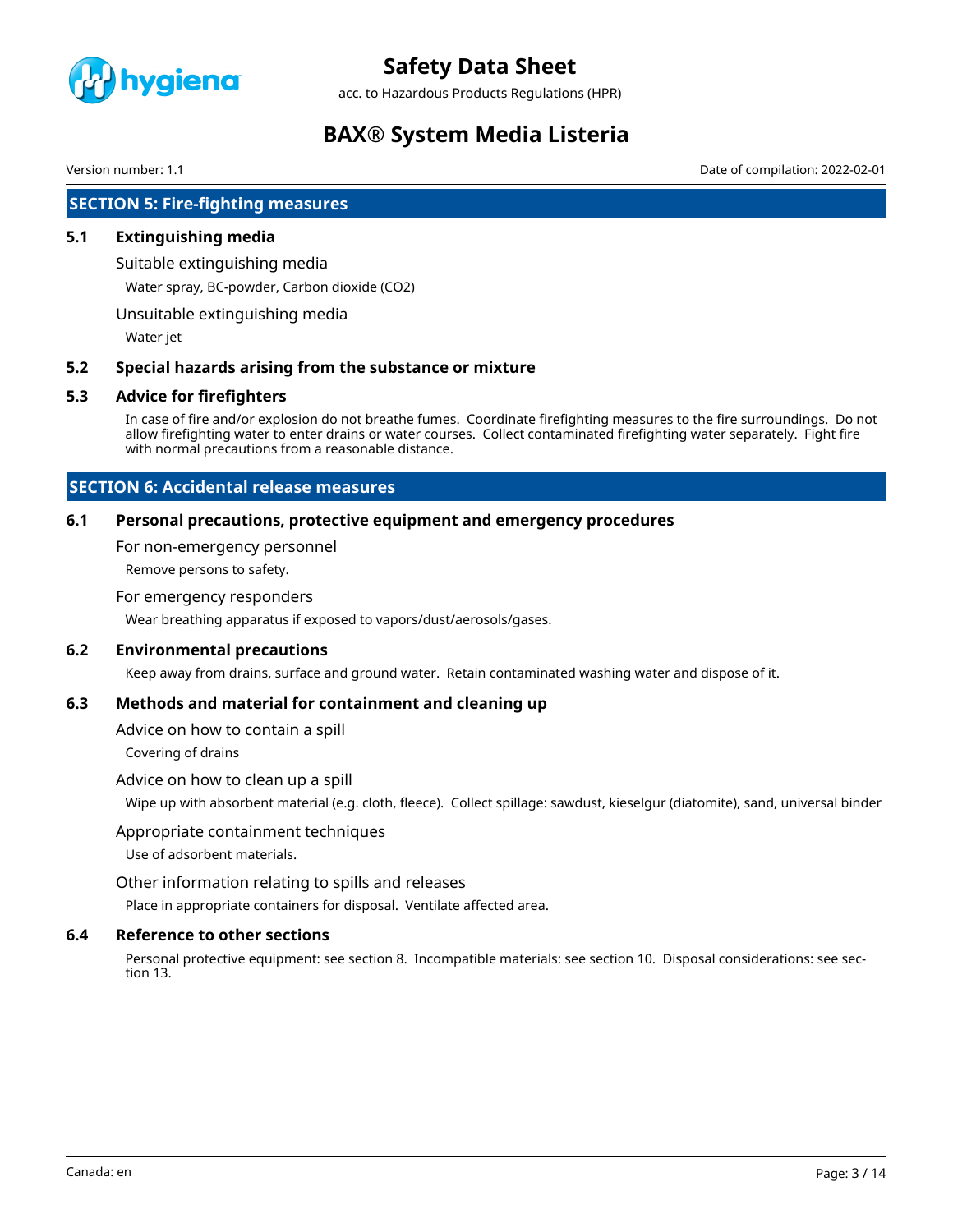

acc. to Hazardous Products Regulations (HPR)

# **BAX® System Media Listeria**

Version number: 1.1 Date of compilation: 2022-02-01

# **SECTION 7: Handling and storage**

# **7.1 Precautions for safe handling**

#### Recommendations

- Measures to prevent fire as well as aerosol and dust generation

Use local and general ventilation. Use only in well-ventilated areas.

### Advice on general occupational hygiene

Wash hands after use. Do not eat, drink and smoke in work areas. Remove contaminated clothing and protective equipment before entering eating areas. Never keep food or drink in the vicinity of chemicals. Never place chemicals in containers that are normally used for food or drink. Keep away from food, drink and animal feedingstuffs.

# **7.2 Conditions for safe storage, including any incompatibilities**

- Packaging compatibilities

Only packagings which are approved (e.g. acc. to the Dangerous Goods Regulations) may be used.

### **7.3 Specific end use(s)**

See section 16 for a general overview.

# **SECTION 8: Exposure controls/personal protection**

### **8.1 Control parameters**

|              | Occupational exposure limit values (Workplace Exposure Limits) |               |                     |                     |                           |                      |                                     |                |                                                        |               |                      |
|--------------|----------------------------------------------------------------|---------------|---------------------|---------------------|---------------------------|----------------------|-------------------------------------|----------------|--------------------------------------------------------|---------------|----------------------|
| Coun-<br>try | <b>Name of agent</b>                                           | <b>CAS No</b> | Identi-<br>fier     | <b>TWA</b><br>[ppm] | <b>TWA</b><br>[ $mq/m3$ ] | <b>STEL</b><br>[ppm] | <b>STEL</b><br>[mq/m <sup>3</sup> ] | [ppm]          | Ceiling-C Ceiling-C<br>$\lceil \mathsf{mq/m^3} \rceil$ | Nota-<br>tion | <b>Source</b>        |
| CA           | sodium hydroxide                                               | 1310-73-2     | OEL<br>(AB)         |                     |                           |                      |                                     |                | 2                                                      |               | <b>OHS</b><br>Code   |
| <b>CA</b>    | sodium hydroxide                                               | 1310-73-2     | OEL<br>(BC)         |                     |                           |                      |                                     |                | $\overline{2}$                                         |               | "BC Reg-<br>ulation" |
| CA           | sodium hydroxide                                               | 1310-73-2     | OEL<br>(ON-<br>MoL) |                     |                           |                      |                                     | $\overline{2}$ |                                                        |               | MoL                  |
| CA           | sodium hydroxide                                               | 1310-73-2     | PEV/<br><b>VEA</b>  |                     |                           |                      |                                     |                | $\mathcal{P}$                                          |               | Regula-<br>ltion OHS |

Notation

Ceiling-C ceiling value is a limit value above which exposure should not occur<br>STEL short-term exposure limit: a limit value above which exposure shoul

short-term exposure limit: a limit value above which exposure should not occur and which is related to a 15-minute period (unless otherwise specified)

TWA time-weighted average (long-term exposure limit): measured or calculated in relation to a reference period of 8 hours timeweighted average (unless otherwise specified

| Relevant DNELs of components of the mixture |               |                 |                           |                                       |                   |                                 |
|---------------------------------------------|---------------|-----------------|---------------------------|---------------------------------------|-------------------|---------------------------------|
| Name of substance                           | <b>CAS No</b> | <b>Endpoint</b> | <b>Threshold</b><br>level | Protection goal,<br>route of exposure | Used in           | <b>Exposure time</b>            |
| Lithium chloride                            | 7447-41-8     | <b>DNEL</b>     | $10 \text{ mg/m}^3$       | human, inhalatory                     | worker (industry) | chronic - systemic ef-<br>fects |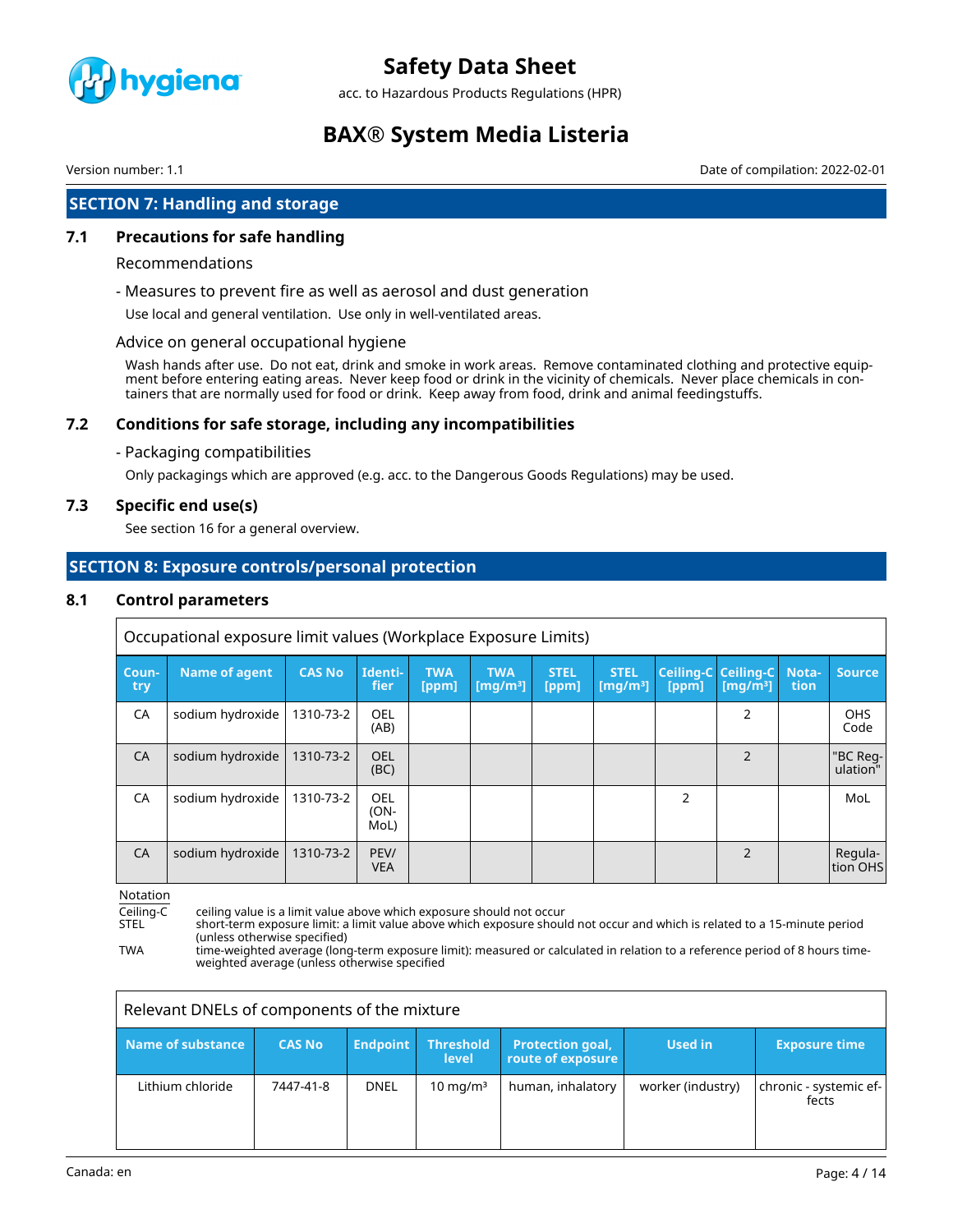

acc. to Hazardous Products Regulations (HPR)

# **BAX® System Media Listeria**

Version number: 1.1 Date of compilation: 2022-02-01

| Relevant DNELs of components of the mixture |               |                 |                           |                                              |                                       |                                   |
|---------------------------------------------|---------------|-----------------|---------------------------|----------------------------------------------|---------------------------------------|-----------------------------------|
| <b>Name of substance</b>                    | <b>CAS No</b> | <b>Endpoint</b> | <b>Threshold</b><br>level | <b>Protection goal,</b><br>route of exposure | <b>Used in</b>                        | <b>Exposure time</b>              |
| Lithium chloride                            | 7447-41-8     | <b>DNEL</b>     | $30 \text{ mg/m}^3$       | human, inhalatory                            | worker (industry)                     | acute - systemic ef-<br>fects     |
| Lithium chloride                            | 7447-41-8     | <b>DNEL</b>     | 73.2 mg/kg<br>bw/day      | human, dermal                                | worker (industry)                     | chronic - systemic ef-<br>fects   |
| Potassium phosphate<br>monobasic            | 7778-77-0     | <b>DNEL</b>     | 14.82 mg/m <sup>3</sup>   | human, inhalatory                            | worker (industry)                     | chronic - systemic ef-<br>fects   |
| Sodium Hydroxide                            | 1310-73-2     | <b>DNEL</b>     | 1 mg/ $m3$                | human, inhalatory                            | worker (industry)                     | chronic - local effects           |
| Relevant PNECs of components of the mixture |               |                 |                           |                                              |                                       |                                   |
|                                             |               |                 |                           |                                              |                                       |                                   |
| <b>Name of substance</b>                    | <b>CAS No</b> | <b>Endpoint</b> | <b>Threshold</b><br>level | <b>Organism</b>                              | <b>Environmental com-</b><br>partment | <b>Exposure time</b>              |
| Lithium chloride                            | 7447-41-8     | PNEC            | 10.4 $mg/$                | aquatic organisms                            | freshwater                            | short-term (single in-<br>stance) |
| Lithium chloride                            | 7447-41-8     | <b>PNEC</b>     | $1.04 \frac{mg}{l}$       | aquatic organisms                            | marine water                          | short-term (single in-<br>stance) |
| Lithium chloride                            | 7447-41-8     | PNEC            | 140.2 $mg/$               | aquatic organisms                            | sewage treatment<br>plant (STP)       | short-term (single in-<br>stance) |
| Lithium chloride                            | 7447-41-8     | <b>PNEC</b>     | 49.9 $mg/kq$              | aquatic organisms                            | freshwater sediment                   | short-term (single in-<br>stance) |
| Lithium chloride                            | 7447-41-8     | PNEC            | 4.99 $mg/kq$              | aquatic organisms                            | marine sediment                       | short-term (single in-<br>stance) |

### **8.2 Exposure controls**

### Appropriate engineering controls

General ventilation.

Individual protection measures (personal protective equipment)

#### Eye/face protection

Wear eye/face protection.

#### Skin protection

- Hand protection

Wear suitable gloves. Chemical protection gloves are suitable, which are tested according to EN 374. Check leak-tightness/impermeability prior to use. In the case of wanting to use the gloves again, clean them before taking off and air them well. For special purposes, it is recommended to check the resistance to chemicals of the protective gloves mentioned above together with the supplier of these gloves.

#### - Other protection measures

Take recovery periods for skin regeneration. Preventive skin protection (barrier creams/ointments) is recommended. Wash hands thoroughly after handling.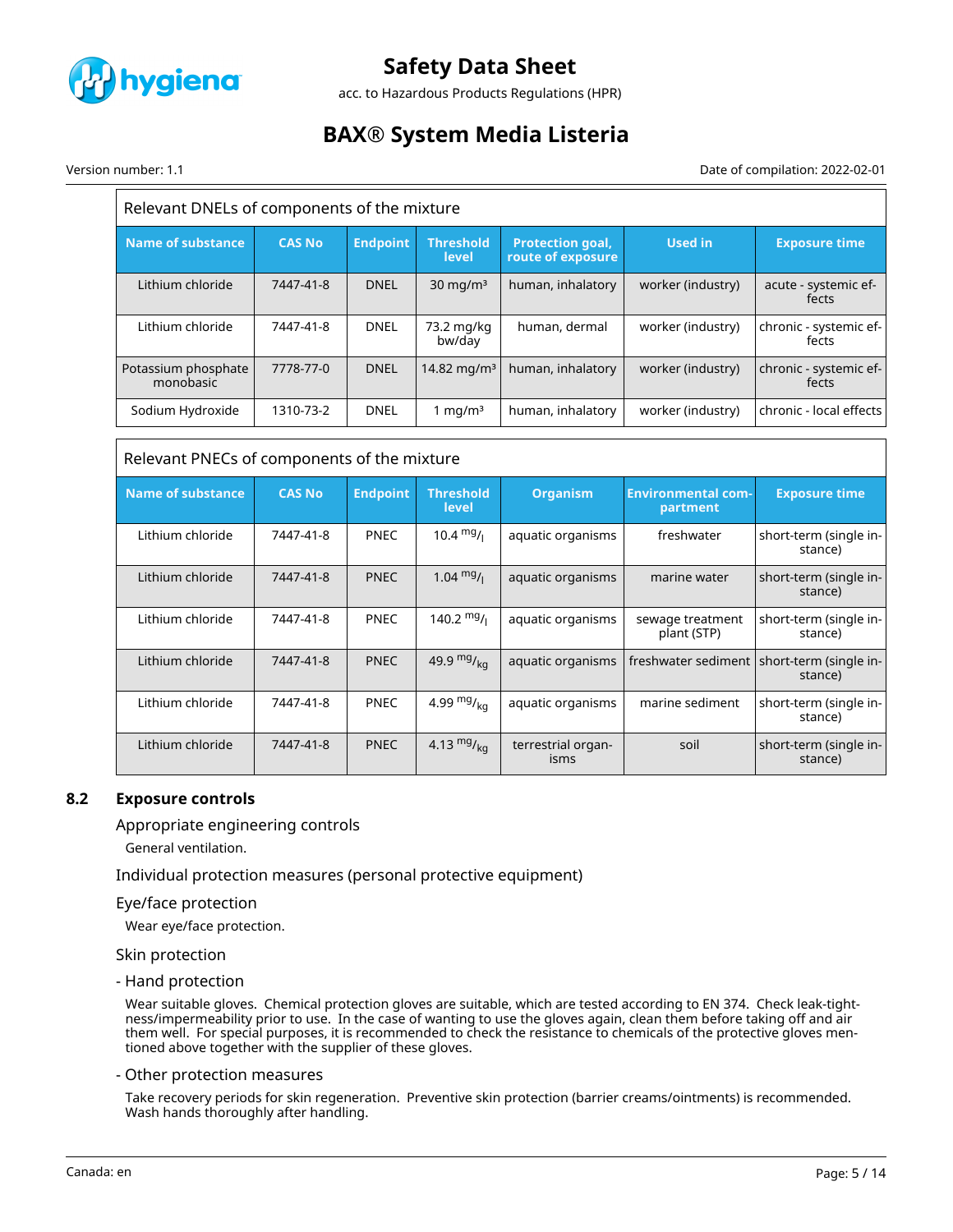

acc. to Hazardous Products Regulations (HPR)

# **BAX® System Media Listeria**

Version number: 1.1 **Date of compilation: 2022-02-01** Date of compilation: 2022-02-01

#### Respiratory protection

In case of inadequate ventilation wear respiratory protection.

### Environmental exposure controls

Use appropriate container to avoid environmental contamination. Keep away from drains, surface and ground water.

# **SECTION 9: Physical and chemical properties**

# **9.1 Information on basic physical and chemical properties**

### **Appearance**

| Physical state | liquid                |
|----------------|-----------------------|
| Color          | not determined        |
| Particle       | not relevant (liquid) |
| Odor           | characteristic        |

# **Other safety parameters**

| pH (value)                              | not determined                                |
|-----------------------------------------|-----------------------------------------------|
| Melting point/freezing point            | not determined                                |
| Initial boiling point and boiling range | >723 K at 101,325 Pa                          |
| Flash point                             | not determined                                |
| Evaporation rate                        | Not determined                                |
| Flammability (solid, gas)               | not relevant, (fluid)                         |
| Vapor pressure                          | 0 Pa at 25 $^{\circ}$ C                       |
| Density                                 | not determined                                |
| Vapor density                           | this information is not available             |
| Relative density                        | Information on this property is not available |
| Solubility(ies)                         | not determined                                |
| Partition coefficient                   |                                               |
| - n-octanol/water (log KOW)             | this information is not available             |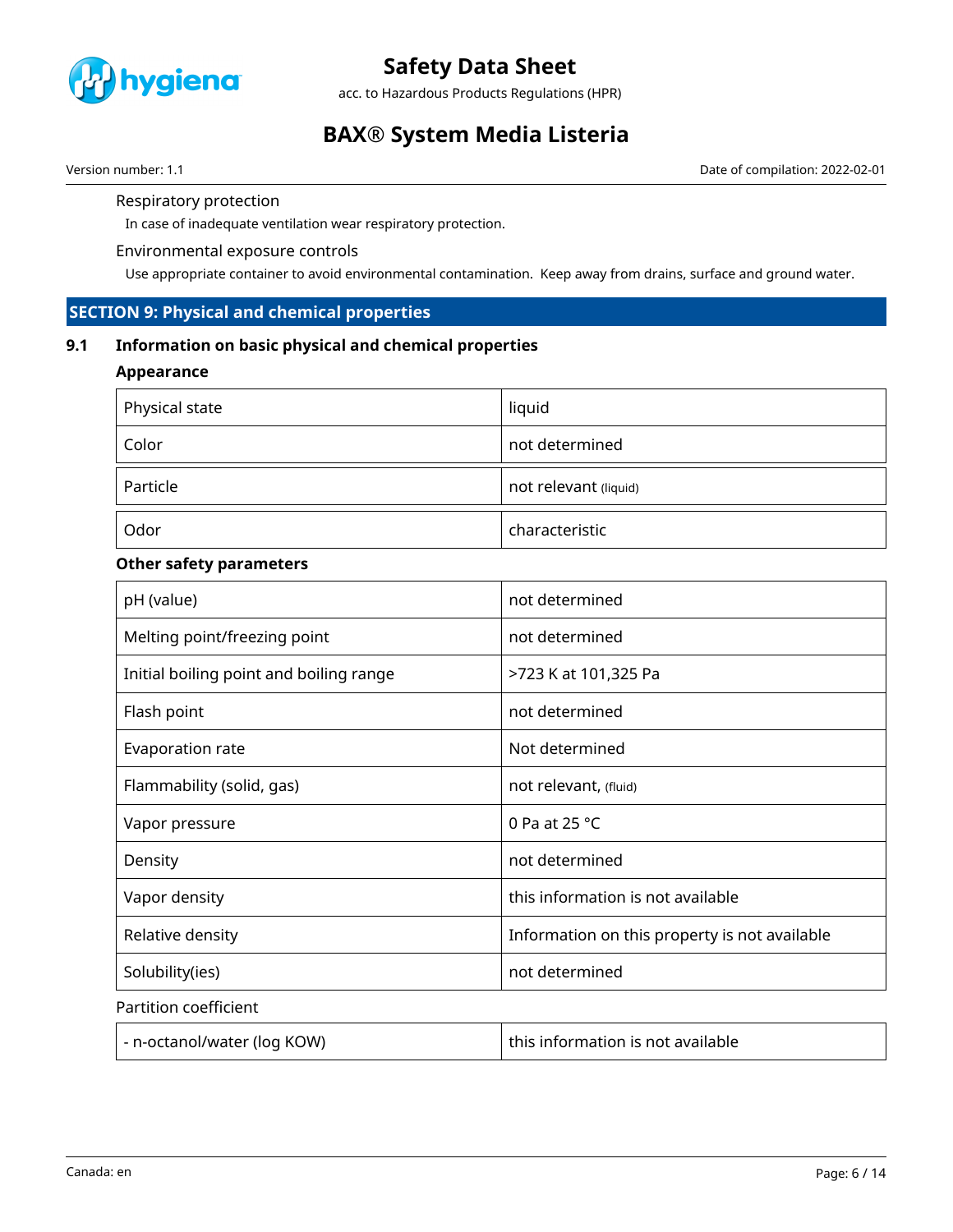

acc. to Hazardous Products Regulations (HPR)

# **BAX® System Media Listeria**

Version number: 1.1 Date of compilation: 2022-02-01

| Auto-ignition temperature   | not determined                                     |
|-----------------------------|----------------------------------------------------|
| Viscosity                   | not determined                                     |
| <b>Explosive properties</b> | not explosive (GHS of the United Nations, annex 4) |
| Oxidizing properties        | none                                               |

# **9.2 Other information**

| Solvent content | 0.035%  |
|-----------------|---------|
| Solid content   | 10.82 % |

# **SECTION 10: Stability and reactivity**

### **10.1 Reactivity**

Concerning incompatibility: see below "Conditions to avoid" and "Incompatible materials".

#### **10.2 Chemical stability**

The material is stable under normal ambient and anticipated storage and handling conditions of temperature and pressure.

### **10.3 Possibility of hazardous reactions**

No known hazardous reactions.

#### **10.4 Conditions to avoid**

There are no specific conditions known which have to be avoided.

#### **10.5 Incompatible materials**

There is no additional information.

#### **10.6 Hazardous decomposition products**

Reasonably anticipated hazardous decomposition products produced as a result of use, storage, spill and heating are not known. Hazardous combustion products: see section 5.

# **SECTION 11: Toxicological information**

### **11.1 Information on toxicological effects**

Test data are not available for the complete mixture.

Classification procedure

The method for classification of the mixture is based on ingredients of the mixture (additivity formula).

#### **Classification acc. to GHS**

This mixture does not meet the criteria for classification.

#### Acute toxicity

Shall not be classified as acutely toxic.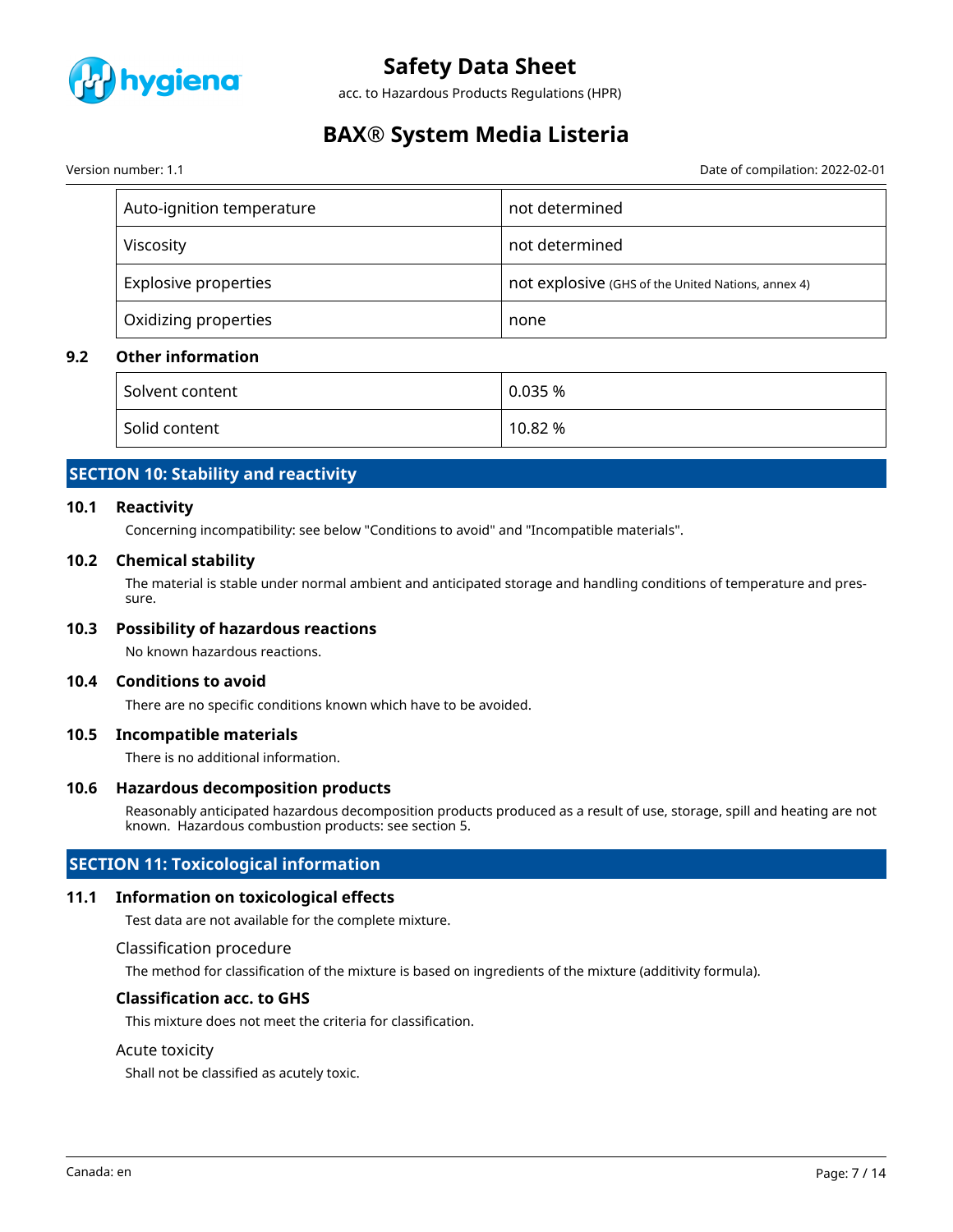

acc. to Hazardous Products Regulations (HPR)

# **BAX® System Media Listeria**

Version number: 1.1 Date of compilation: 2022-02-01

| Acute toxicity estimate (ATE) of components of the mixture |               |                       |                                         |  |  |
|------------------------------------------------------------|---------------|-----------------------|-----------------------------------------|--|--|
| Name of substance                                          | <b>CAS No</b> | <b>Exposure route</b> | <b>ATE</b>                              |  |  |
| Lithium chloride                                           | 7447-41-8     | oral                  | 526 $mg/kq$                             |  |  |
| Potassium phosphate monobasic                              | 7778-77-0     | inhalation: dust/mist | $>0.83 \frac{mg}{l}$ / <sub>1</sub> /4h |  |  |
| Nalidixic acid                                             | 389-08-2      | oral                  | 572 $mg_{kq}$                           |  |  |

### Skin corrosion/irritation

Shall not be classified as corrosive/irritant to skin.

#### Serious eye damage/eye irritation

Shall not be classified as seriously damaging to the eye or eye irritant.

#### Respiratory or skin sensitization

Shall not be classified as a respiratory or skin sensitizer.

### Germ cell mutagenicity

Shall not be classified as germ cell mutagenic.

### Carcinogenicity

Shall not be classified as carcinogenic.

#### Reproductive toxicity

Shall not be classified as a reproductive toxicant.

# Specific target organ toxicity - single exposure

Shall not be classified as a specific target organ toxicant (single exposure).

#### Specific target organ toxicity - repeated exposure

Shall not be classified as a specific target organ toxicant (repeated exposure).

#### Aspiration hazard

Shall not be classified as presenting an aspiration hazard.

# **SECTION 12: Ecological information**

# **12.1 Toxicity**

Shall not be classified as hazardous to the aquatic environment.

### **12.2 Persistence and degradability**

Data are not available.

### **12.3 Bioaccumulative potential**

Data are not available.

### **12.4 Mobility in soil**

Data are not available.

# **12.5 Results of PBT and vPvB assessment**

Data are not available.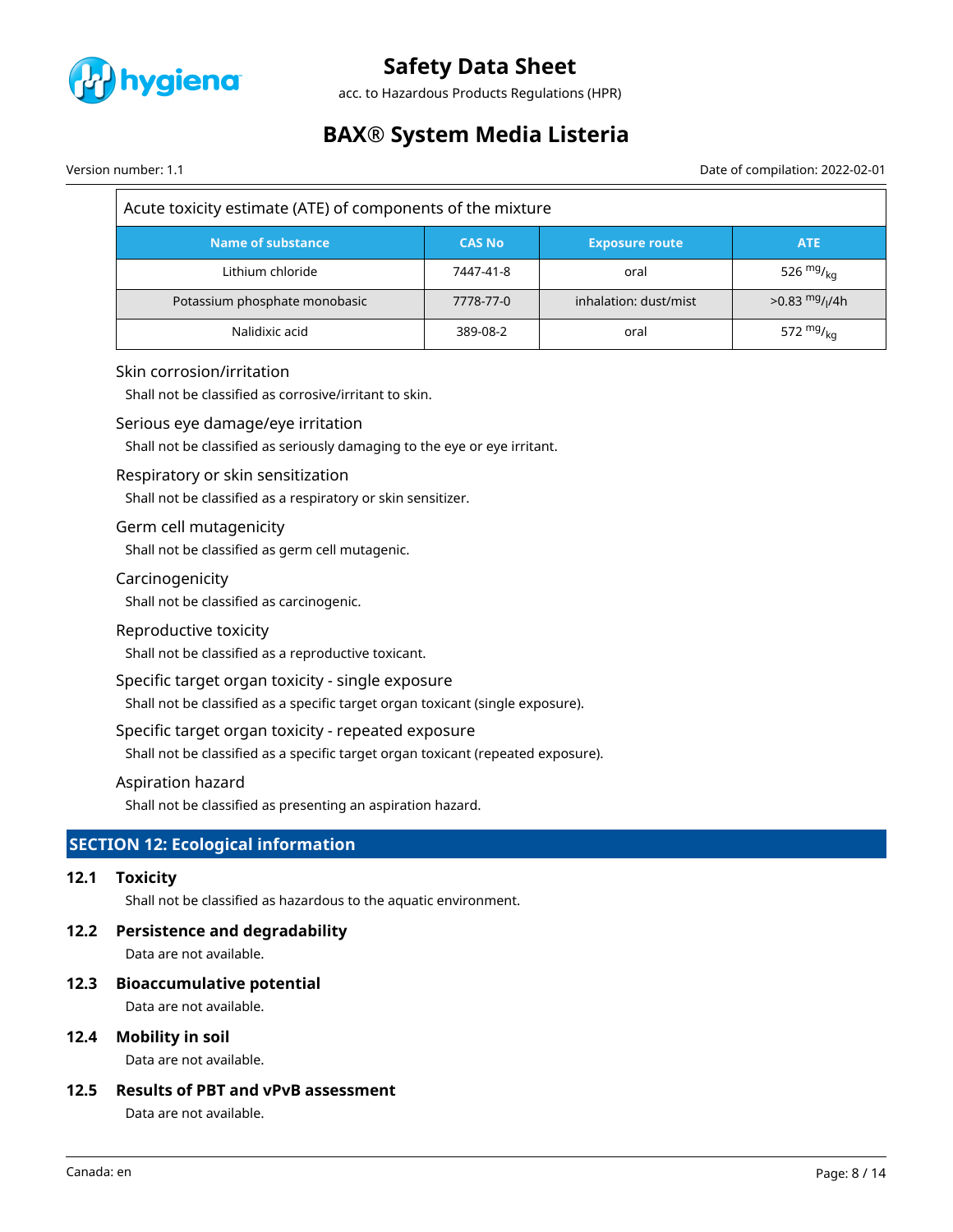

acc. to Hazardous Products Regulations (HPR)

# **BAX® System Media Listeria**

Version number: 1.1 Date of compilation: 2022-02-01

# **12.6 Endocrine disrupting properties**

None of the ingredients are listed.

# **12.7 Other adverse effects**

Data are not available.

# **SECTION 13: Disposal considerations**

#### **13.1 Waste treatment methods**

#### Sewage disposal-relevant information

Do not empty into drains. Avoid release to the environment. Refer to special instructions/safety data sheets.

#### Waste treatment of containers/packages

Only packagings which are approved (e.g. acc. to the Dangerous Goods Regulations) may be used. Completely emptied packages can be recycled. Handle contaminated packages in the same way as the substance itself.

#### **Remarks**

Please consider the relevant national or regional provisions. Waste shall be separated into the categories that can be handled separately by the local or national waste management facilities.

| <b>SECTION 14: Transport information</b> |
|------------------------------------------|
|------------------------------------------|

| 14.1 | <b>UN number</b>                  |                                                                            |
|------|-----------------------------------|----------------------------------------------------------------------------|
|      | UN RTDG                           | <b>UN 1824</b>                                                             |
|      | IMDG-Code                         | <b>UN 1824</b>                                                             |
|      | ICAO-TI                           | <b>UN 1824</b>                                                             |
| 14.2 | UN proper shipping name           |                                                                            |
|      | UN RTDG                           | SODIUM HYDROXIDE SOLUTION                                                  |
|      | IMDG-Code                         | SODIUM HYDROXIDE SOLUTION                                                  |
|      | ICAO-TI                           | Sodium hydroxide solution                                                  |
| 14.3 | <b>Transport hazard class(es)</b> |                                                                            |
|      | UN RTDG                           | 8                                                                          |
|      | IMDG-Code                         | 8                                                                          |
|      | ICAO-TI                           | 8                                                                          |
| 14.4 | <b>Packing group</b>              |                                                                            |
|      | UN RTDG                           | $\rm II$                                                                   |
|      | IMDG-Code                         | $_{\rm II}$                                                                |
|      | ICAO-TI                           | $\rm II$                                                                   |
| 14.5 | <b>Environmental hazards</b>      | non-environmentally hazardous acc. to the danger-<br>ous goods regulations |

### **14.6 Special precautions for user**

There is no additional information.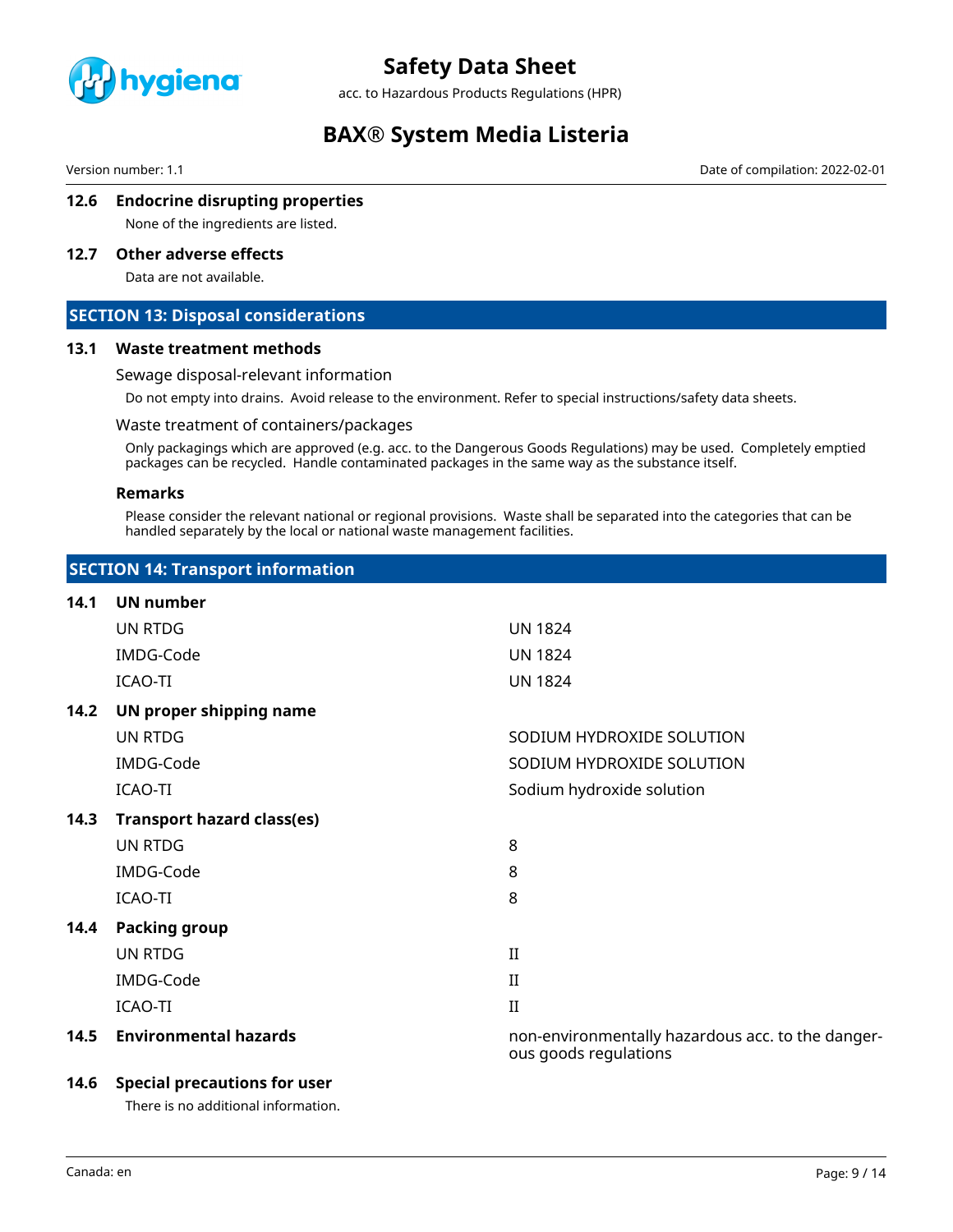

acc. to Hazardous Products Regulations (HPR)

# **BAX® System Media Listeria**

Version number: 1.1 Date of compilation: 2022-02-01

# **14.7 Transport in bulk according to Annex II of MARPOL and the IBC Code**

The cargo is not intended to be carried in bulk.

| Information for each of the UN Model Regulations                                   |  |  |  |  |  |
|------------------------------------------------------------------------------------|--|--|--|--|--|
| Transport information - National regulations - Additional information (UN RTDG)    |  |  |  |  |  |
| 1824                                                                               |  |  |  |  |  |
| 8                                                                                  |  |  |  |  |  |
| $\rm II$                                                                           |  |  |  |  |  |
| 8                                                                                  |  |  |  |  |  |
|                                                                                    |  |  |  |  |  |
| - (UN RTDG)                                                                        |  |  |  |  |  |
| E2 (UN RTDG)                                                                       |  |  |  |  |  |
| 1 L (UN RTDG)                                                                      |  |  |  |  |  |
| <b>International Maritime Dangerous Goods Code (IMDG) - Additional information</b> |  |  |  |  |  |
|                                                                                    |  |  |  |  |  |
| 8                                                                                  |  |  |  |  |  |
|                                                                                    |  |  |  |  |  |
|                                                                                    |  |  |  |  |  |
| E2                                                                                 |  |  |  |  |  |
| 1 <sub>L</sub>                                                                     |  |  |  |  |  |
| F-A, S-B                                                                           |  |  |  |  |  |
| A                                                                                  |  |  |  |  |  |
| 18 - Alkalis                                                                       |  |  |  |  |  |
| International Civil Aviation Organization (ICAO-IATA/DGR) - Additional information |  |  |  |  |  |
| 8                                                                                  |  |  |  |  |  |
|                                                                                    |  |  |  |  |  |
| A <sub>3</sub>                                                                     |  |  |  |  |  |
| E <sub>2</sub>                                                                     |  |  |  |  |  |
| 0,5L                                                                               |  |  |  |  |  |
|                                                                                    |  |  |  |  |  |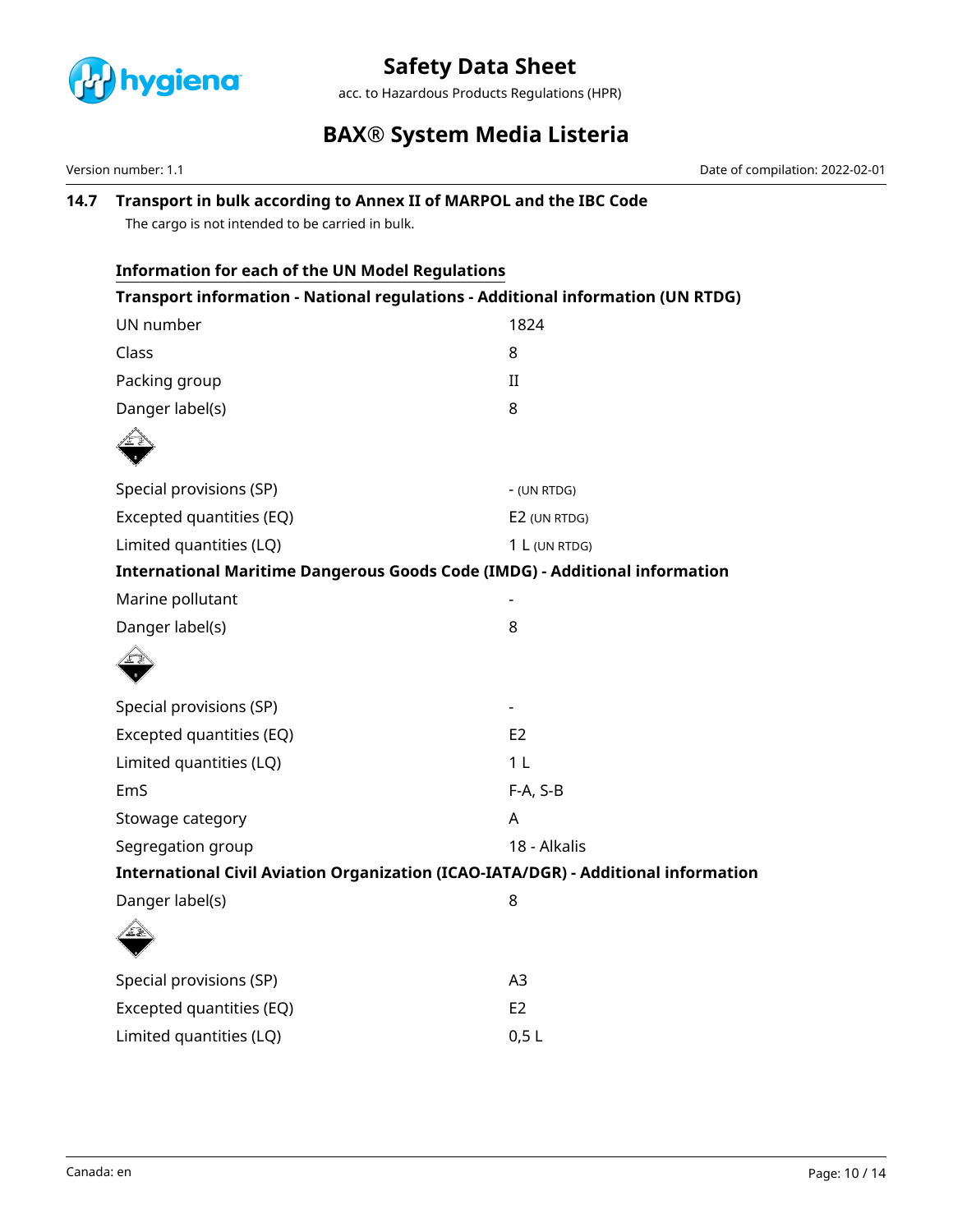

acc. to Hazardous Products Regulations (HPR)

# **BAX® System Media Listeria**

Version number: 1.1 Date of compilation: 2022-02-01

# **SECTION 15: Regulatory information**

# **15.1 Safety, health and environmental regulations specific for the product in question**

### **National regulations (United States)**

# **Superfund Amendment and Reauthorization Act (SARA TITLE III )**

- The List of Extremely Hazardous Substances and Their Threshold Planning Quantities (EPCRA Section 302, 304)

none of the ingredients are listed

- Specific Toxic Chemical Listings (EPCRA Section 313)
- none of the ingredients are listed

# **Comprehensive Environmental Response, Compensation, and Liability Act (CERCLA)**

- List of Hazardous Substances and Reportable Quantities (CERCLA section 102a) (40 CFR 302.4)

| Name of substance | CAS No    | <b>Remarks</b> | Statutory code Final RQ pounds (Kg) |
|-------------------|-----------|----------------|-------------------------------------|
| Sodium Hydroxide  | 1310-73-2 |                | 1000 (454)                          |

Legend

 $\overline{1}$   $\overline{1}$   $\overline{1}$  "1" indicates that the statutory source is section 311(b)(2) of the Clean Water Act

# **Clean Air Act**

none of the ingredients are listed

### **Right to Know Hazardous Substance List**

### - Hazardous Substance List (NJ-RTK)

| Name of substance | <b>CAS No</b> | <b>Remarks</b> | <b>Classifications</b> |
|-------------------|---------------|----------------|------------------------|
| Sodium Hydroxide  | 1310-73-2     |                | CO<br>R1               |

Legend

CO Corrosive<br>R1 Reactive -

Reactive - First Degree

### **California Environmental Protection Agency (Cal/EPA): Proposition 65 - Safe Drinking Water and Toxic Enforcement Act of 1987**

| Proposition 65 List of chemicals |               |                |                             |
|----------------------------------|---------------|----------------|-----------------------------|
| Name acc. to inventory           | <b>CAS No</b> | <b>Remarks</b> | <b>Type of the toxicity</b> |
| nalidixic acid                   | 389-08-2      |                | cancer                      |

### **Industry or sector specific available guidance(s)**

### **NPCA-HMIS® III**

Hazardous Materials Identification System. American Coatings Association.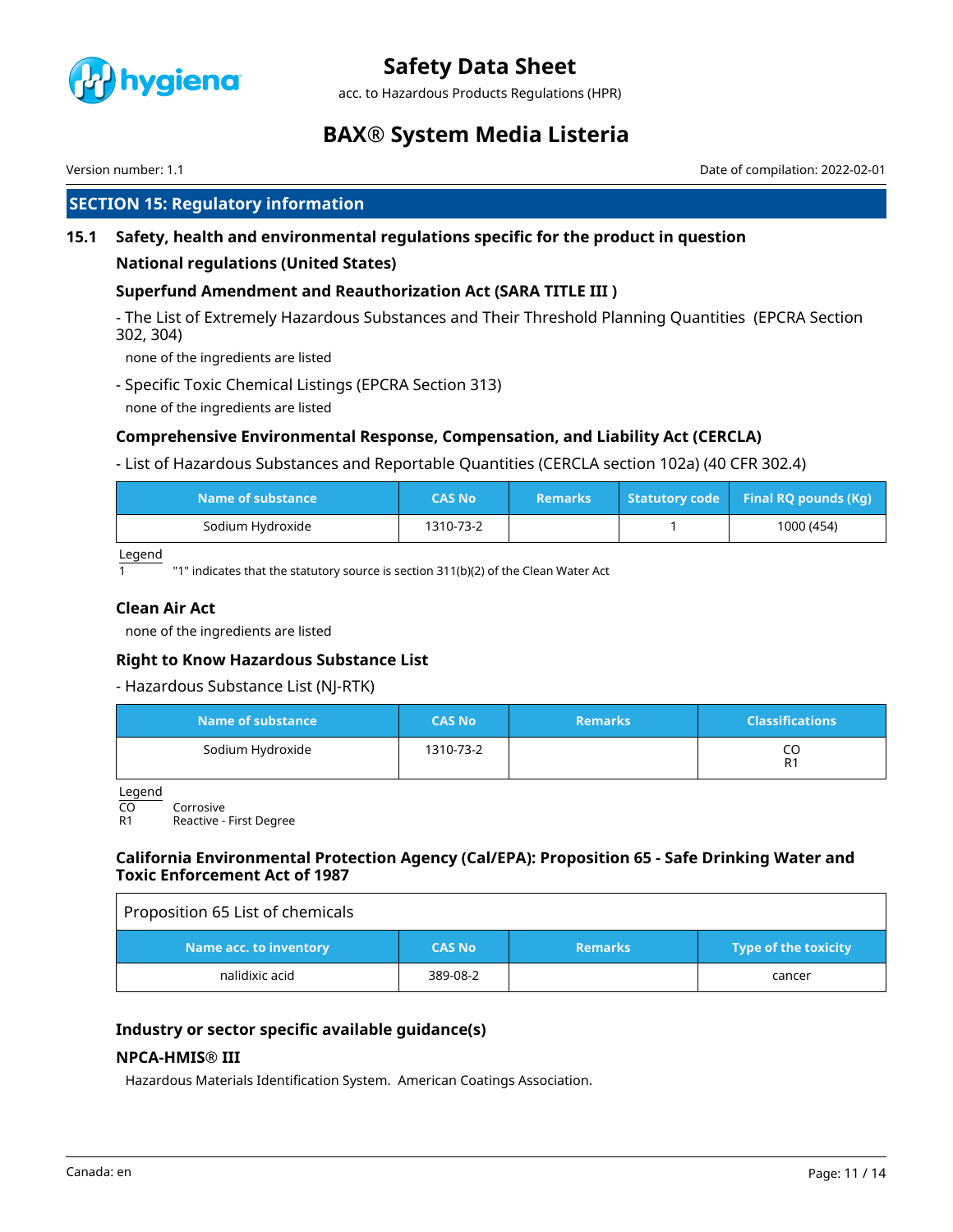

acc. to Hazardous Products Regulations (HPR)

# **BAX® System Media Listeria**

Version number: 1.1 Date of compilation: 2022-02-01

| <b>Category</b>     | <b>Rating</b> | Description                                                                                                                                                   |
|---------------------|---------------|---------------------------------------------------------------------------------------------------------------------------------------------------------------|
| Chronic             |               | none                                                                                                                                                          |
| Health              |               | temporary or minor injury may occur                                                                                                                           |
| Flammability        |               | material that will not burn under typical fire conditions                                                                                                     |
| Physical hazard     |               | material that is normally stable, even under fire conditions, and will not react with water,<br>polymerize, decompose, condense, or self-react. Non-explosive |
| Personal protection |               |                                                                                                                                                               |

#### **NFPA® 704**

National Fire Protection Association: Standard System for the Identification of the Hazards of Materials for Emergency Response (United States).

| <b>Category</b> | Degree of<br>hazard | <b>Description</b>                                                                                    |
|-----------------|---------------------|-------------------------------------------------------------------------------------------------------|
| Flammability    |                     | material that will not burn under typical fire conditions                                             |
| Health          |                     | material that, under emergency conditions, can cause temporary incapacitation or resid-<br>ual injury |
| Instability     |                     | material that is normally stable, even under fire conditions                                          |
| Special hazard  |                     |                                                                                                       |

### **National inventories**

| <b>Country</b> | <b>Inventory</b> | <b>Status</b>                  |
|----------------|------------------|--------------------------------|
| AU             | <b>AICS</b>      | not all ingredients are listed |
| CA             | <b>DSL</b>       | not all ingredients are listed |
| CN             | <b>IECSC</b>     | not all ingredients are listed |
| EU             | <b>ECSI</b>      | not all ingredients are listed |
| EU             | REACH Reg.       | not all ingredients are listed |
| JP             | <b>CSCL-ENCS</b> | not all ingredients are listed |
| KR             | KECI             | not all ingredients are listed |
| <b>MX</b>      | <b>INSQ</b>      | not all ingredients are listed |
| <b>NZ</b>      | NZIOC            | not all ingredients are listed |
| <b>PH</b>      | <b>PICCS</b>     | not all ingredients are listed |
| <b>TR</b>      | <b>CICR</b>      | not all ingredients are listed |
| <b>TW</b>      | <b>TCSI</b>      | not all ingredients are listed |
| US.            | <b>TSCA</b>      | not all ingredients are listed |

Legend

AICS Australian Inventory of Chemical Substances<br>CICR Chemical Inventory and Control Regulation CICR Chemical Inventory and Control Regulation

CSCL-ENCS List of Existing and New Chemical Substances (CSCL-ENCS)

DSL Domestic Substances List (DSL)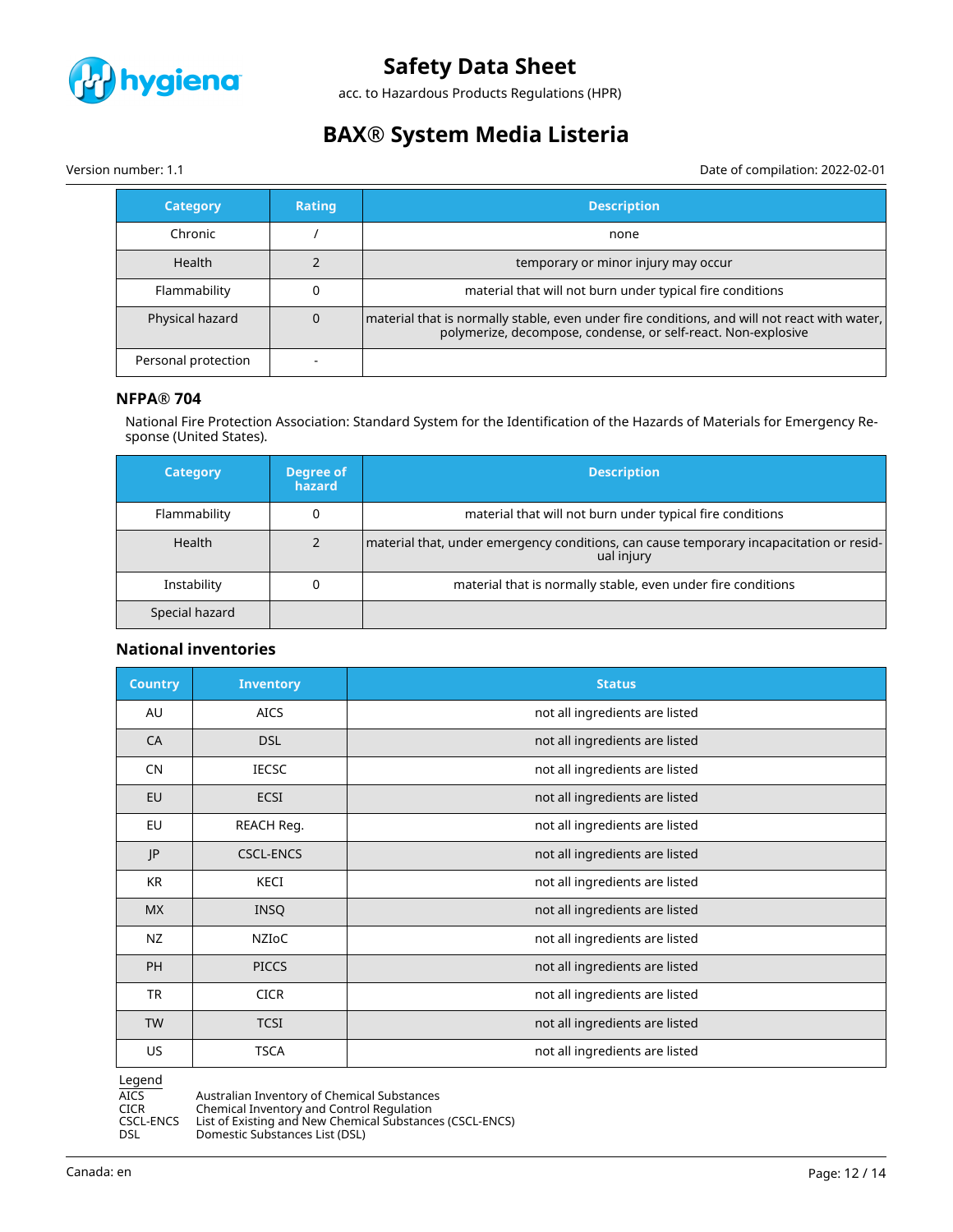

acc. to Hazardous Products Regulations (HPR)

# **BAX® System Media Listeria**

Version number: 1.1 Date of compilation: 2022-02-01

| Inventory of Existing Chemical Substances Produced or Imported in China |
|-------------------------------------------------------------------------|
|                                                                         |
|                                                                         |
|                                                                         |
|                                                                         |
|                                                                         |
|                                                                         |
|                                                                         |
|                                                                         |

# **15.2 Chemical Safety Assessment**

Chemical safety assessments for substances in this mixture were not carried out.

# **SECTION 16: Other information**

# **Abbreviations and acronyms**

| Abbr.           | <b>Descriptions of used abbreviations</b>                                                                       |
|-----------------|-----------------------------------------------------------------------------------------------------------------|
| "BC Regulation" | OHS Regulation: Section 5.48 (British Columbia)                                                                 |
| Acute Tox.      | Acute toxicity                                                                                                  |
| <b>ATE</b>      | <b>Acute Toxicity Estimate</b>                                                                                  |
| CAS             | Chemical Abstracts Service (service that maintains the most comprehensive list of chemical substances)          |
| Ceiling-C       | Ceiling value                                                                                                   |
| <b>DGR</b>      | Dangerous Goods Regulations (see IATA/DGR)                                                                      |
| <b>DNEL</b>     | Derived No-Effect Level                                                                                         |
| <b>EINECS</b>   | European Inventory of Existing Commercial Chemical Substances                                                   |
| <b>ELINCS</b>   | European List of Notified Chemical Substances                                                                   |
| EmS             | <b>Emergency Schedule</b>                                                                                       |
| GHS             | "Globally Harmonized System of Classification and Labelling of Chemicals" developed by the United Nations       |
| <b>IATA</b>     | <b>International Air Transport Association</b>                                                                  |
| <b>IATA/DGR</b> | Dangerous Goods Regulations (DGR) for the air transport (IATA)                                                  |
| <b>ICAO</b>     | <b>International Civil Aviation Organization</b>                                                                |
| <b>ICAO-TI</b>  | Technical instructions for the safe transport of dangerous goods by air                                         |
| <b>IMDG</b>     | International Maritime Dangerous Goods Code                                                                     |
| IMDG-Code       | International Maritime Dangerous Goods Code                                                                     |
| <b>MARPOL</b>   | International Convention for the Prevention of Pollution from Ships (abbr. of "Marine Pollutant")               |
| MoL             | Ministry of Labor: Current Occupational Exposure Limits for Ontario Workplaces Required under Regulation<br>833 |
| <b>NLP</b>      | No-Longer Polymer                                                                                               |
| NPCA-HMIS® III  | National Paint and Coatings Association: Hazardous Materials Identification System - HMIS® III, Third Edition   |
| OHS Code        | Occupational Health and Safety Code: Occupational exposure limits for chemical substances (Alberta)             |